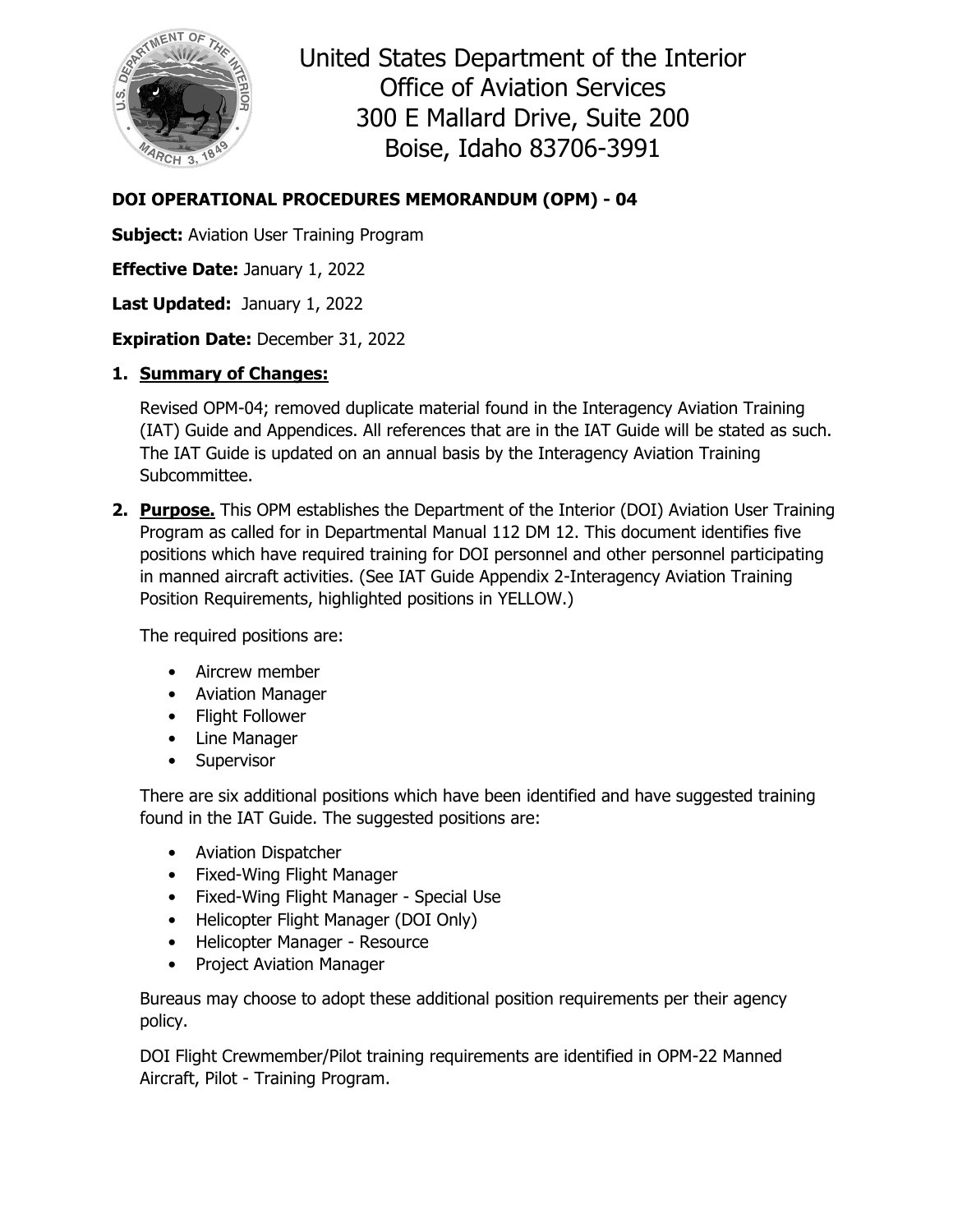Unmanned Aircraft System (UAS) Pilots/Crewmembers refer to OPM-11 DOI Use of Unmanned Aircraft Systems (UAS).

A complete description of the DOI interagency aviation positions, training requirements, and required course descriptions can be found in the Interagency Aviation Training Guide.

- **3. Introduction.** Within the body of this document, the use of the term "bureau" is intended to represent all Interior operating entities such as service, office, survey, etc. Equivalencies have been identified for positions and training covered by the National Wildfire Coordination Group (NWCG). A table explaining the equivalencies can be found in the IAT Guide appendix section.
- **4. Authority.** This policy is established by the Director, Department of the Interior, Office of Aviation Services (OAS) in accordance with the provisions of Departmental Manual 112 DM 12, 350 DM 1, and Secretarial Order 3322 dated August 23, 2012.
- **5. Responsibilities.** The education, training, and qualification of DOI personnel at all organizational levels are the responsibility of management. Managers and supervisors must be aware of Departmental policy as it relates to aviation programs for which they are responsible.
	- A. Bureau Responsibilities. Bureaus are responsible for ensuring that all employees involved in the use or control of aviation resources receive an appropriate level of aviation safety training. The education and training listed in this OPM is the minimum for promoting aircraft mishap prevention awareness and developing operational and management skills. Identification, development, and presentation by bureaus of additional training needs unique to their specific programs is the responsibility of bureau management and shall be accomplished as required. Bureaus shall:
		- 1) Ensure managers provide adequate resources and time for employees and/or those over whom they have operational control (volunteers, cooperators, students, etc.) to effectively perform their jobs in a safe manner.
		- 2) Ensure employees have received required DOI aviation training prior to participating in or overseeing aviation operations.
		- 3) Ensure bureau aviation training instructors are certified per this OPM and comply with required course management processes.
		- 4) Designate bureau aviation personnel to coordinate with OAS Training Branch (OAS-TB) in the development and implementation of aviation training courses.
		- 5) Provide bureau representation to DOI Executive Aviation Subcommittee, aviation training workgroups and the Interagency Aviation Training Sub-Committee (IATS) as required.
	- B. DOI OAS Responsibilities. DOI OAS is responsible for collaborating with bureaus to develop, implement, coordinate, and maintain an aviation-training program to meet Department-wide and bureau-specific needs. These include:
		- 1) Providing module and instructor standardization for the DOI Aviation User Training Program in coordination with the Interagency Aviation Training Sub-Committee.